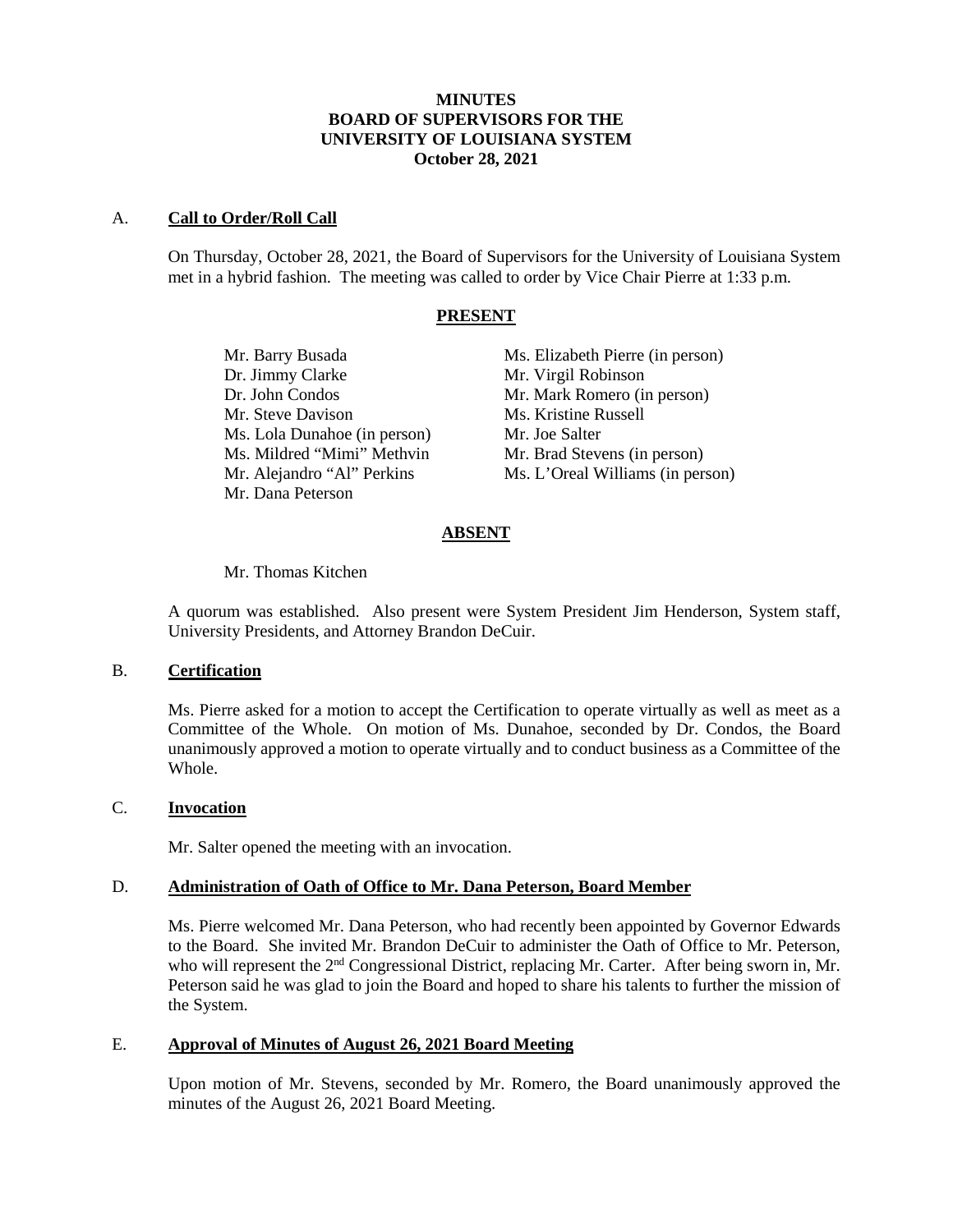## F. **Report of Grievance Committee**

Grievance Committee Chair Methvin stated that the Grievance Committee had met and considered the grievance of Mr. Brandon Soram, Student, McNeese State University. She said that she was bringing forth the recommendation of the Committee.

Upon motion of Ms. Methvin, seconded by Ms. Dunahoe, the Board unanimously approved the recommendation of the Grievance Committee to uphold the decision of the University. The following resolution was adopted:

*NOW, THEREFORE, BE IT RESOLVED, that the Board of Supervisors for the University of Louisiana System hereby upholds the process used by McNeese State University regarding the grievance of Mr. Brandon Soram and that no further consideration be given to Mr. Soram's appeal.*

# G. **Academic and Student Affairs Committee**

Dr. Clarke asked Dr. Jeannine Kahn, System Provost and Vice President for Academic Affairs, to present the agenda items.

Dr. Kahn described Items G.1.-G.9. and, upon motion of Dr. Condos, seconded by Ms. Methvin, the Board unanimously voted to approve these items.

G.1. Nicholls State University's request for approval to award an Honorary Doctorate of Science to Mr. Windell A. Curole at the Fall 2021 Commencement Exercises.

*NOW, THEREFORE, BE IT RESOLVED, that the Board of Supervisors for the University of Louisiana System hereby approves Nicholls State University's request for approval to award an Honorary Doctorate of Science in Mr. Windell A. Curole as the Fall 2021 Commencement Exercises.* 

G.2. Northwestern State University's request for approval to convert the existing Bachelor of Science in Theatre to a Bachelor of Fine Arts in Musical Theatre.

*NOW, THEREFORE, BE IT RESOLVED, that the Board of Supervisors for the University of Louisiana System hereby approves Northwestern State University's request for approval to convert the existing Bachelor of Science in Theatre to a Bachelor of Fine Arts in Musical Theatre.*

G.3. University of Louisiana at Lafayette's request for approval to name the School of Nursing the *LHC Group ⸱ Myers School of Nursing.*

*NOW, THEREFORE, BE IT RESOLVED, that the Board of Supervisors for the University of Louisiana System hereby approves University of Louisiana at Lafayette's request for approval to name the School of Nursing the LHC Group*  $\cdot$  *Myers School of Nursing.*

G.4. University of Louisiana at Monroe's request for approval to terminate the Doctor of Occupational Therapy.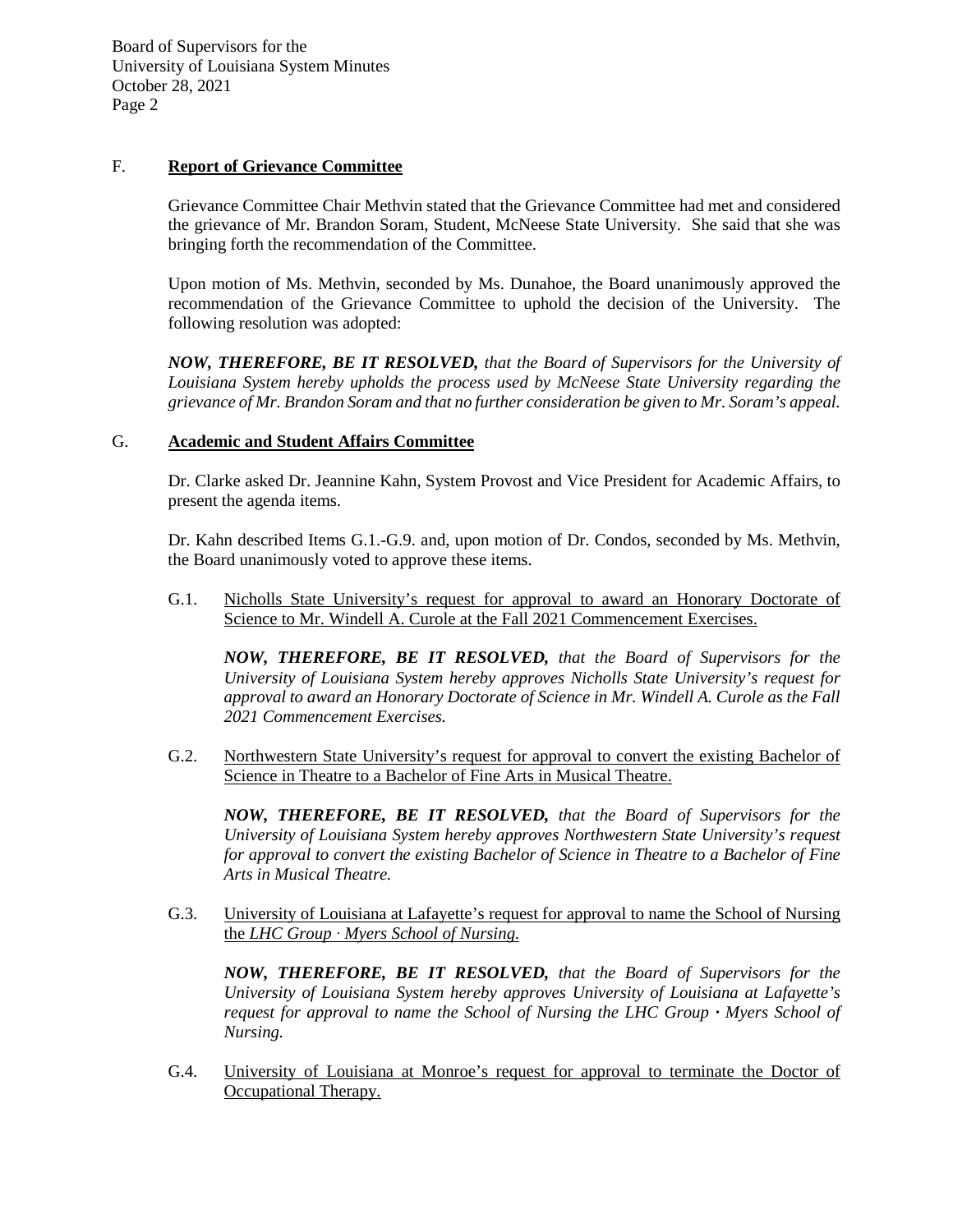*NOW, THEREFORE, BE IT RESOLVED, that the Board of Supervisors for the University of Louisiana System hereby approves University of Louisiana at Monroe's request for approval to terminate the Doctor of Occupational Therapy.*

G.5. University of Louisiana at Monroe's request for approval to enter into a Transfer Articulation Agreement with the Louisiana Community and Technical College System.

*NOW, THEREFORE, BE IT RESOLVED, that the Board of Supervisors for the University of Louisiana System hereby approves University of Louisiana at Monroe's request for approval to enter a Transfer Articulation Agreement with the Louisiana Community and Technical College System.*

G.6. University of Louisiana at Monroe's request for approval to offer an Undergraduate Certificate in Professional and Creative Writing.

*NOW, THEREFORE, BE IT RESOLVED, that the Board of Supervisors for the University of Louisiana System hereby approves University of Louisiana at Monroe's request for approval to offer an Undergraduate Certificate in Professional and Creative Writing.*

G.7. University of Louisiana at Monroe's request for approval to award an Honorary Doctor of Humane Letters to Mr. Henry Heier at the Fall 2021 Commencement Exercises.

*NOW, THEREFORE, BE IT RESOLVED, that the Board of Supervisors for the University of Louisiana System hereby approves University of Louisiana at Monroe's request for approval to award an Honorary Doctor of Humane Letters to Mr. Henry Heier at the Fall 2021 Commencement Exercises.*

G.8. University of New Orleans' request for approval to award an Honorary Doctor of Humane Letters to Dr. Jericho Brown at the Fall 2021 Commencement Exercises.

*NOW, THEREFORE, BE IT RESOLVED, that the Board of Supervisors for the University of Louisiana System hereby approves University of Louisiana at Monroe's request for approval to award an Honorary Doctor of Humane Letters to Dr. Jericho Brown at the Fall 2021 Commencement Exercises.*

G.9. University of New Orleans' request for approval to name the College of Engineering "The Dr. Robert A. Savoie College of Engineering."

*NOW, THEREFORE, BE IT RESOLVED, that the Board of Supervisors for the University of Louisiana System hereby approves University of New Orleans' request for approval to name the College of Engineering "The Dr. Robert A. Savoie College of Engineering."*

## H. **Athletic Committee**

Dr. Condos asked Mr. Bruce Janet, System Director of Internal and External Audit, to present the items under consideration by the Athletic Committee. Dr. Condos congratulated the coaches and student-athletes for the accomplishments noted on the Summary of Significant Athletic Activities.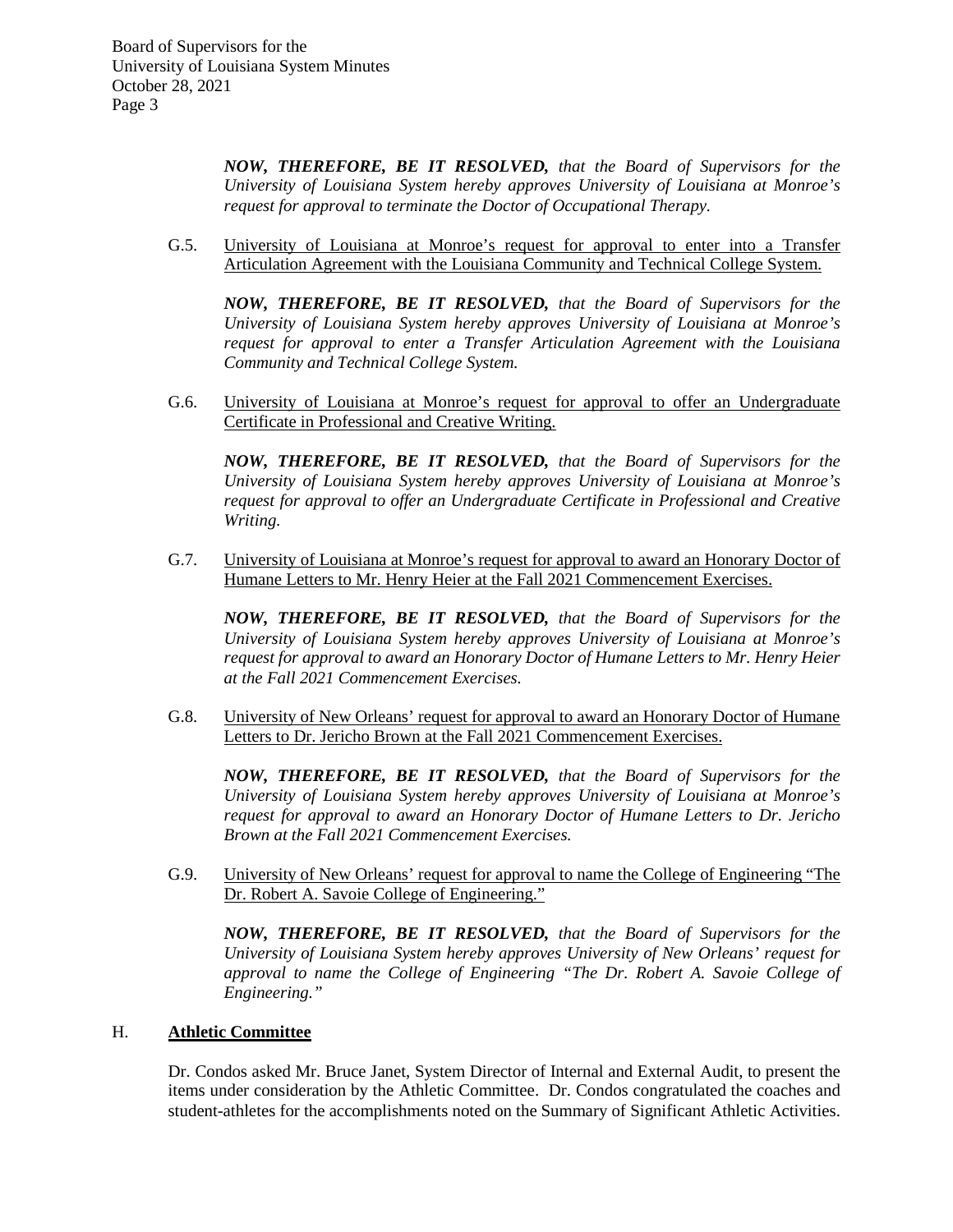> After discussion, upon motion of Mr. Stevens, seconded by Ms. Williams, Items H.1. through H.11. were unanimously approved by the Board.

> H.1. Louisiana Tech University's request for approval of a contract with Mr. Michael Duffy Conroy, Assistant Men's Basketball Coach, between Louisiana Tech University and Louisiana Tech Foundation, effective July 1, 2021.

*NOW, THEREFORE, BE IT RESOLVED, that the Board of Supervisors for the University of Louisiana System hereby approves Louisiana Tech University's request for approval of a contract with Mr. Michael Duffy Conroy, Assistant Men's Basketball Coach, between Louisiana Tech University and Louisiana Tech Foundation, effective July 1, 2021.*

H.2. Louisiana Tech University's request for approval of a contract with Mr. Joshua Taylor, Head Women's Softball Coach, between Louisiana Tech University and Louisiana Tech University Foundation, effective June 7, 2021.

*NOW, THEREFORE, BE IT RESOLVED, that the Board of Supervisors for the University of Louisiana System hereby approves Louisiana Tech University's request for approval of a contract with Mr. Joshua Taylor, Head Women's Softball Coach, between Louisiana Tech University and Louisiana Tech Foundation, effective June 7, 2021.*

H.3. Louisiana Tech University's request for approval of a Revised Athletic Home Game Complimentary Ticket Policy, effective November 1, 2021.

*NOW, THEREFORE, BE IT RESOLVED, that the Board of Supervisors for the University of Louisiana System hereby approves Louisiana Tech University's request for approval of a Revised Athletic Home Game Complimentary Ticket Policy, effective November 1, 2021.*

H.4. Southeastern Louisiana University's request for approval of a contract with Mr. Christopher McBride, Head Women's Soccer Coach, effective September 1, 2021.

*NOW, THEREFORE, BE IT RESOLVED, that the Board of Supervisors for the University of Louisiana System hereby approves Southeastern Louisiana University's request for approval of a contract with Mr. Christopher McBride, Head Women's Soccer Coach, effective September 1, 2021.*

H.5. Southeastern Louisiana University's request for approval of a contract with Mr. Benjamin Gipson, Associate Men's Baseball Coach, effective September 1, 2021.

*NOW, THEREFORE, BE IT RESOLVED, that the Board of Supervisors for the University of Louisiana System hereby approves Southeastern Louisiana University's request for approval of a contract with Mr. Benjamin Gipson, Associate Men's Baseball Coach, effective September 1, 2021.*

H.6. University of Louisiana at Lafayette's request for approval of a contract with Mr. Luc Godin, Head Men's Tennis Coach, effective August 23, 2021.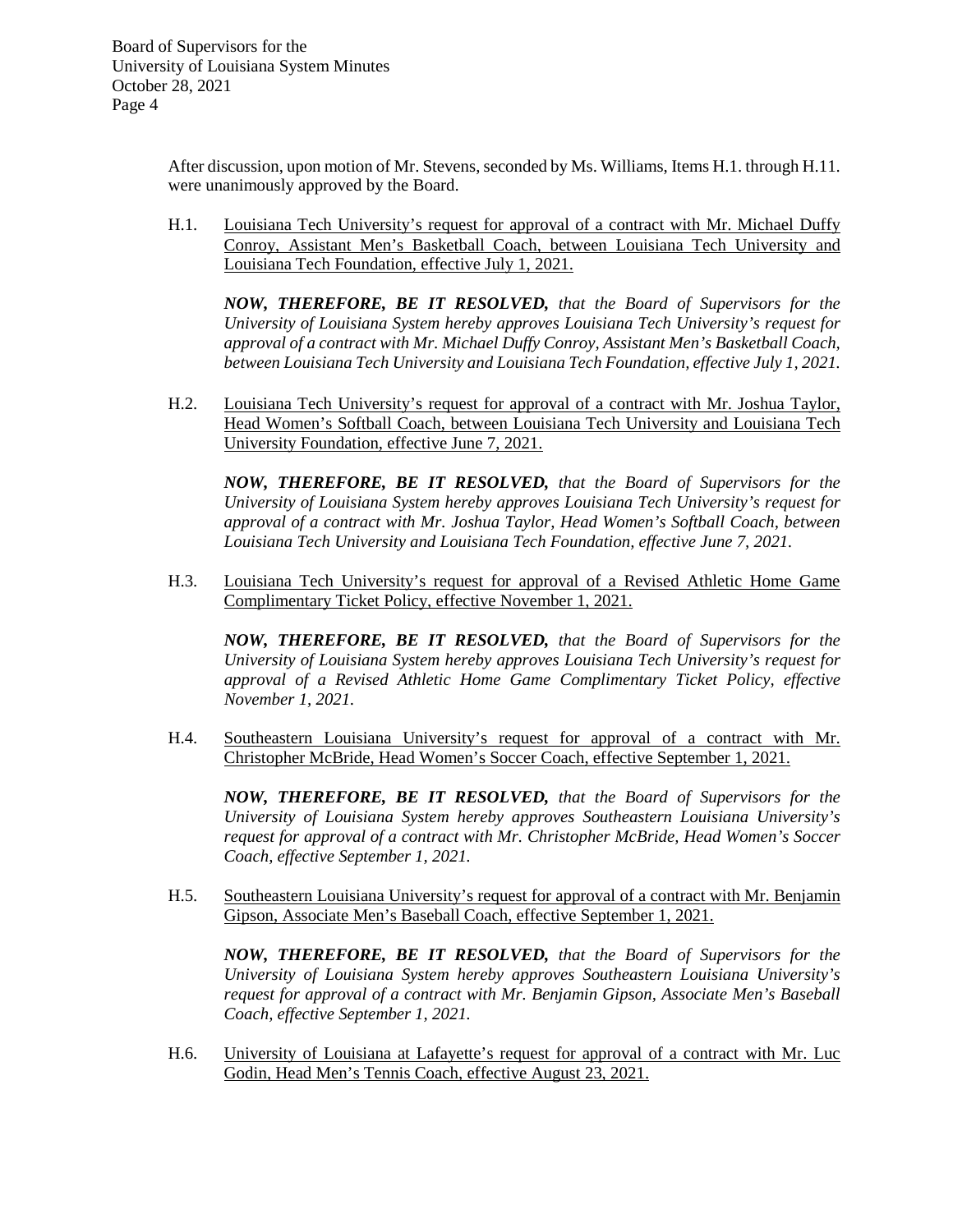> *NOW, THEREFORE, BE IT RESOLVED, that the Board of Supervisors for the University of Louisiana System hereby approves University of Louisiana at Lafayette's request for approval of a contract with Mr. Luc Godin, Head Men's Tennis Coach, effective August 23, 2021.*

H.7. University of Louisiana at Lafayette's request for approval of a contract with Ms. Stephanie Vallejos, Head Women's Tennis Coach, effective July 1, 2021.

*NOW, THEREFORE, BE IT RESOLVED, that the Board of Supervisors for the University of Louisiana System hereby approves University of Louisiana at Lafayette's request for approval of a contract with Ms. Stephanie Vallejos, Head Women's Tennis Coach, effective July 1, 2021.*

H.8. University of Louisiana at Lafayette's request for approval of amended Contracts for Employment for various Assistant Football Coaches, effective July 1, 2021.

*NOW, THEREFORE, BE IT RESOLVED, that the Board of Supervisors for the University of Louisiana System hereby approves University of Louisiana at Lafayette's request for approval of the amendments to the contracts of Mr. Jabbar Juluke, Assistant Football Coach and Running Backs Coach; Mr. Mark Hocke, Head Coach of Strength and Conditioning Program and Associate Head Football Coach; Mr. Michael Desormeaux, Assistant Football Coach and Tight Ends Coach; Mr. Patrick Toney, Assistant Football Coach and Defensive Coordinator; and Mr. Tim Leger, Assistant Football Coach and Recruiting; effective July 1, 2021.*

H.9. University of Louisiana at Monroe's request for approval of a contract with Mr. Terry Bowden, Head Men's Football Coach, between the University of Louisiana at Monroe and the ULM Athletic Foundation, effective August 1, 2021.

*NOW, THEREFORE, BE IT RESOLVED, that the Board of Supervisors for the University of Louisiana System hereby approves University of Louisiana at Monroe's request for approval of a contract with Mr. Terry Bowden, Head Men's Football Coach, between the University of Louisiana at Monroe and the ULM Athletic Foundation, effective August 1, 2021.*

H.10. University of New Orleans' request for approval of a contract with Mr. Michael Blake Dean, Head Men's Baseball Coach, effective July 1, 2022.

*NOW, THEREFORE, BE IT RESOLVED, that the Board of Supervisors for the University of Louisiana System hereby approves University of New Orleans' request for approval of a contract with Mr. Michael Blake Dean, Head Men's Baseball Coach, effective July 1, 2021.*

H.11. University of New Orleans' request for approval of a contract with Mr. Timothy Duncan, Vice President of Athletics & Recreation (VPAR), effective November 1, 2021.

*NOW, THEREFORE, BE IT RESOLVED, that the Board of Supervisors for the University of Louisiana System hereby approves University of New Orleans' request for approval of a contract with Mr. Timothy Duncan, Vice President of Athletics & Recreation (VPAR), effective November 1, 2021.*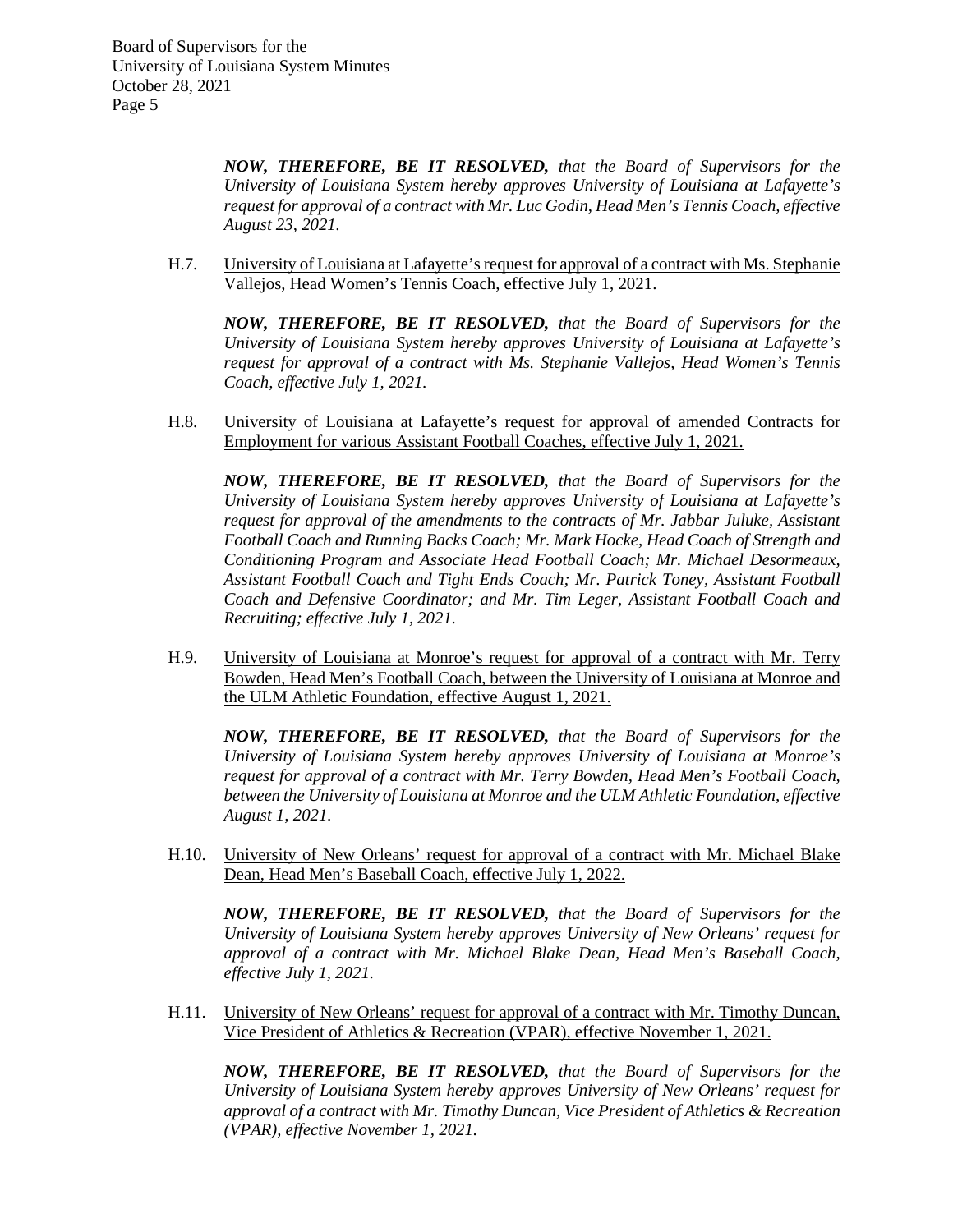## I. **Facilities Planning Committee**

Committee Vice Chair Busada asked Mr. Janet to discuss the Facilities Planning Committee items. He introduced nine agenda items.

Upon motion of Mr. Stevens, seconded by Mr. Salter, the Board voted unanimously to approve Items I.1.-I.9.

I.1. University of Louisiana System's proposal to revise a Board Rule, *Chapter VI, Facilities Planning, Section V. Naming University Facilities*, effective October 28, 2021.

*NOW, THEREFORE, BE IT RESOLVED, that the Board of Supervisors for the University of Louisiana System hereby approves the proposal to revise a Board Rule, Chapter VI, Facilities Planning, Section V. Naming University Facilities, effective October 28, 2021.*

I.2. Nicholls State University's request for approval to amend its Five-Year Capital Outlay submission to include the project, New Nursing Building, Planning & Construction.

*NOW, THEREFORE, BE IT RESOLVED, that the Board of Supervisors for the University of Louisiana System hereby approves Nicholls State University's request to amend its Five-Year Capital Outlay submission to include the project, the New Nursing Building, Planning & Construction.*

I.3. Nicholls State University's request for approval to lease approximately 21 acres of land located at the University Farm at Lafourche Crossing, on Hwy. 1 east of Thibodaux, Lafourche Parish, Louisiana, to Ducks Unlimited, Inc., a non-profit corporation domiciled in Washington, D.C.

*NOW, THEREFORE, BE IT RESOLVED, that the Board of Supervisors for the University of Louisiana System hereby approves Nicholls State University's request for approval of a Ground Lease for approximately 21 acres of land located at the University Farm at Lafourche Crossing, on Hwy. 1 east of Thibodaux, Lafourche Parish, Louisiana to Ducks Unlimited, Inc., a non-profit corporation domiciled in Washington D.C., as authorized by La. R.S. 17:3361.*

*BE IT FURTHER RESOLVED, that Nicholls State University has obtained final review from UL System staff, legal counsel, and shall secure all other appropriate approvals from agencies/parties of processes, documents, and administrative requirements prior to execution of documents.*

*BE IT FURTHER RESOLVED, that the President of Nicholls State University or his or her designee is hereby designated and authorized to execute any and all documents associated with said Ground Lease.*

*AND FURTHER, that Nicholls State University will provide the System office with copies of all final executed documents for Board files.*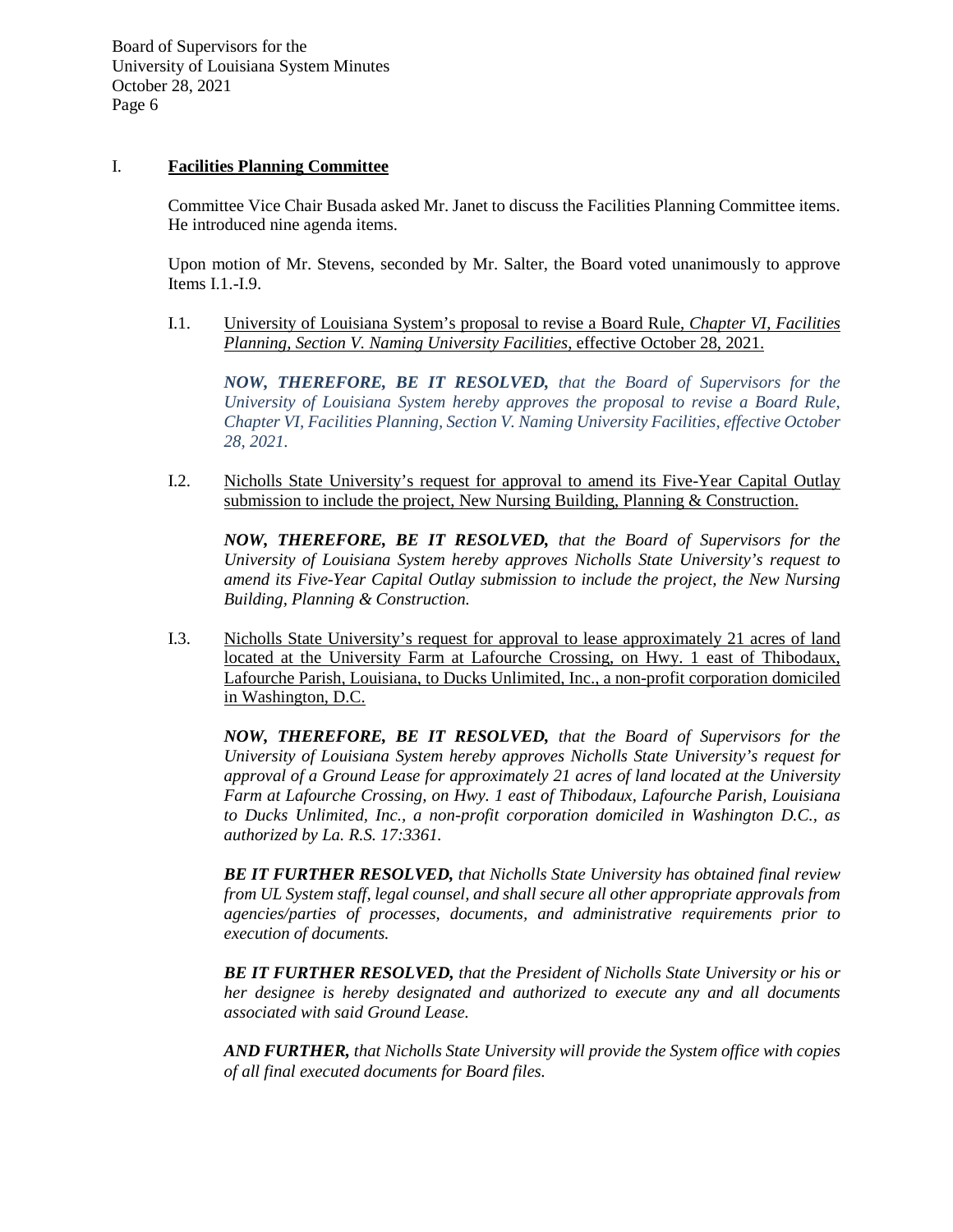> I.4. Southeastern Louisiana University's request for approval to enter into a Ground Lease with the Southeastern Louisiana University Foundation to renovate "The Inn" on Southeastern's campus, as authorized by La. R.S. 17:3361.

*NOW, THEREFORE, BE IT RESOLVED, that the Board of Supervisors for the University of Louisiana System hereby approves Southeastern Louisiana University's request to enter into a Ground Lease with the Southeastern Louisiana University to renovate "The Inn" on Southeastern's campus, as authorized by La. R.S. 17:3361.*

*BE IT FURTHER RESOLVED, that Southeastern Louisiana University has obtained final review from UL System staff, legal counsel, and shall secure all other appropriate approvals from agencies/parties of processes, documents, and administrative requirements prior to execution of documents.* 

*BE IT FURTHER RESOLVED, that the President of Southeastern Louisiana University or his or her designee is hereby designated and authorized to execute any and all documents associated with said Ground Lease.*

*AND FURTHER, that Southeastern Louisiana University will provide the System office with copies of all final executed documents for Board files.*

I.5. University of Louisiana at Lafayette's request for authorization to utilize designated Capital Outlay funds for the acquisition of the former Our Lady of Lourdes Hospital property, Society of the Roman Catholic Church of the Diocese of Lafayette.

*NOW, THEREFORE, BE IT RESOLVED, that the Board of Supervisors for the University of Louisiana System hereby approves University of Louisiana at Lafayette's request for authorization to utilize designated Capital Outlay funds for the acquisition of the former Our Lady of Lourdes Hospital property, Society of the Roman Catholic Church of the Diocese of Lafayette.*

*BE IT FURTHER RESOLVED, that the University of Louisiana at Lafayette has obtained final review from UL System staff, legal counsel, and shall secure all other appropriate approvals from agencies/parties of processes, documents, and administrative requirements prior to execution of documents.* 

*BE IT FURTHER RESOLVED, that the President of the University of Louisiana at Lafayette and/or his designee are hereby designated and authorized to execute any and all documents necessary to execute the purchase of the Diocese's portion of the former Our Lady of Lourdes Hospital at such times as deemed appropriate to facilitate the purchase transactions.*

*AND FURTHER, that the University of Louisiana at Lafayette will provide the System office with copies of all final executed documents for Board files.*

I.6. University of Louisiana at Monroe's request for approval to name the new Softball Student Athlete Training Leadership Center the "Stangier – Young Leadership Center."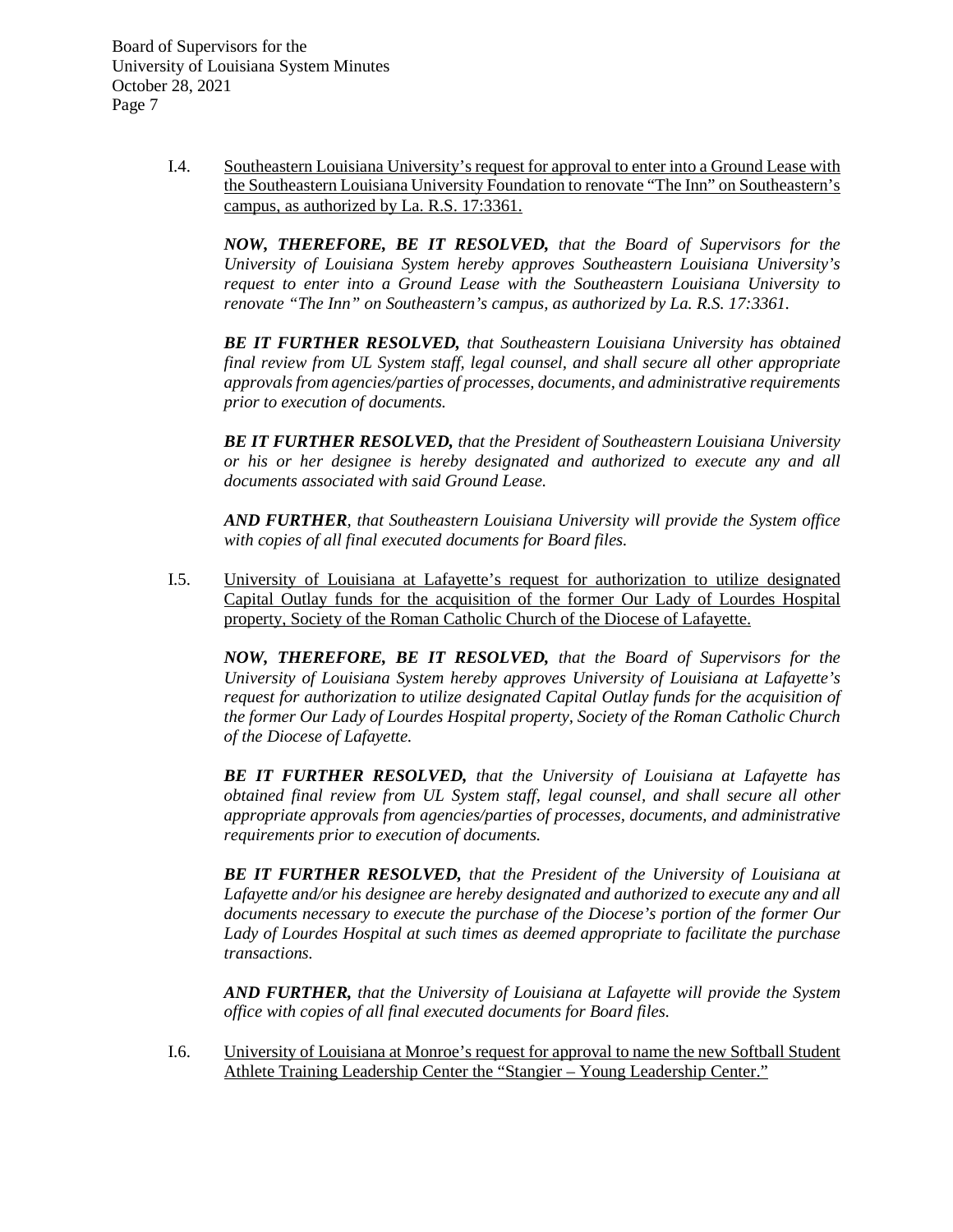*NOW, THEREFORE, BE IT RESOLVED, that the Board of Supervisors for the University of Louisiana System hereby approves University of Louisiana at Monroe's request for approval to name the new softball building the "Stangier – Young Leadership Center."* 

I.7. University of Louisiana at Monroe's request for approval to name the agriculture department green space on campus the "Flint and Jimmy Robertson Agriculture Greenhouse Complex."

*NOW, THEREFORE, BE IT RESOLVED, that the Board of Supervisors for the University of Louisiana System hereby approves University of Louisiana at Monroe's request for approval to name the agriculture department green space on campus the "Flint and Jimmy Robertson Agriculture Greenhouse Complex."*

I.8. University of Louisiana at Monroe's request for approval to name rooms in the School of Construction Management building.

*NOW, THEREFORE, BE IT RESOLVED, that the Board of Supervisors for the University of Louisiana System hereby approves University of Louisiana at Monroe's request for approval to name rooms in the School of Construction Management building: Room 128 for Cajun Industries, LLC; Patio for Turner Industries, Inc.; and Room 127 for Pane Truss of Longview, Inc.*

I.9. University of Louisiana at Monroe's request for approval to name a room in the School of Construction Management Building the "Jim V. Haddox Student Study Center."

*NOW, THEREFORE, BE IT RESOLVED, that the Board of Supervisors for the University of Louisiana System hereby approves University of Louisiana at Monroe's request for approval to name a room in the School of Construction Management building the "Jim V. Haddox Student Study Center."*

# J. **Finance Committee**

Committee Chair Virgil Robinson asked staff to present the campus requests. Mr. Eddie Meche, System Vice President for Business and Finance, presented Items J.1.-J.2. and J.5. Mr. Bruce Janet presented Items J.3.-J.4.

Upon motion of Dr. Condos, seconded by Mr. Davison, the Board voted unanimously to approve Items J.1. through J.3.

J.1. Northwestern State University's request for approval of a Proposed New Fee Rate for the Post-Master's (PMC) for Eligible Nursing Programs.

*NOW, THEREFORE, BE IT RESOLVED, that the Board of Supervisors for the University of Louisiana System hereby approves Northwestern State University's request for approval for a tuition rate set at 80% of the normal tuition rate for Willis-Knighton Health Care System employees in the Post-Master's Certificate Family Nurse Practitioner program or the Post- Master Certificate Adult-Gerontology Acute Care Nurse Practitioner program.*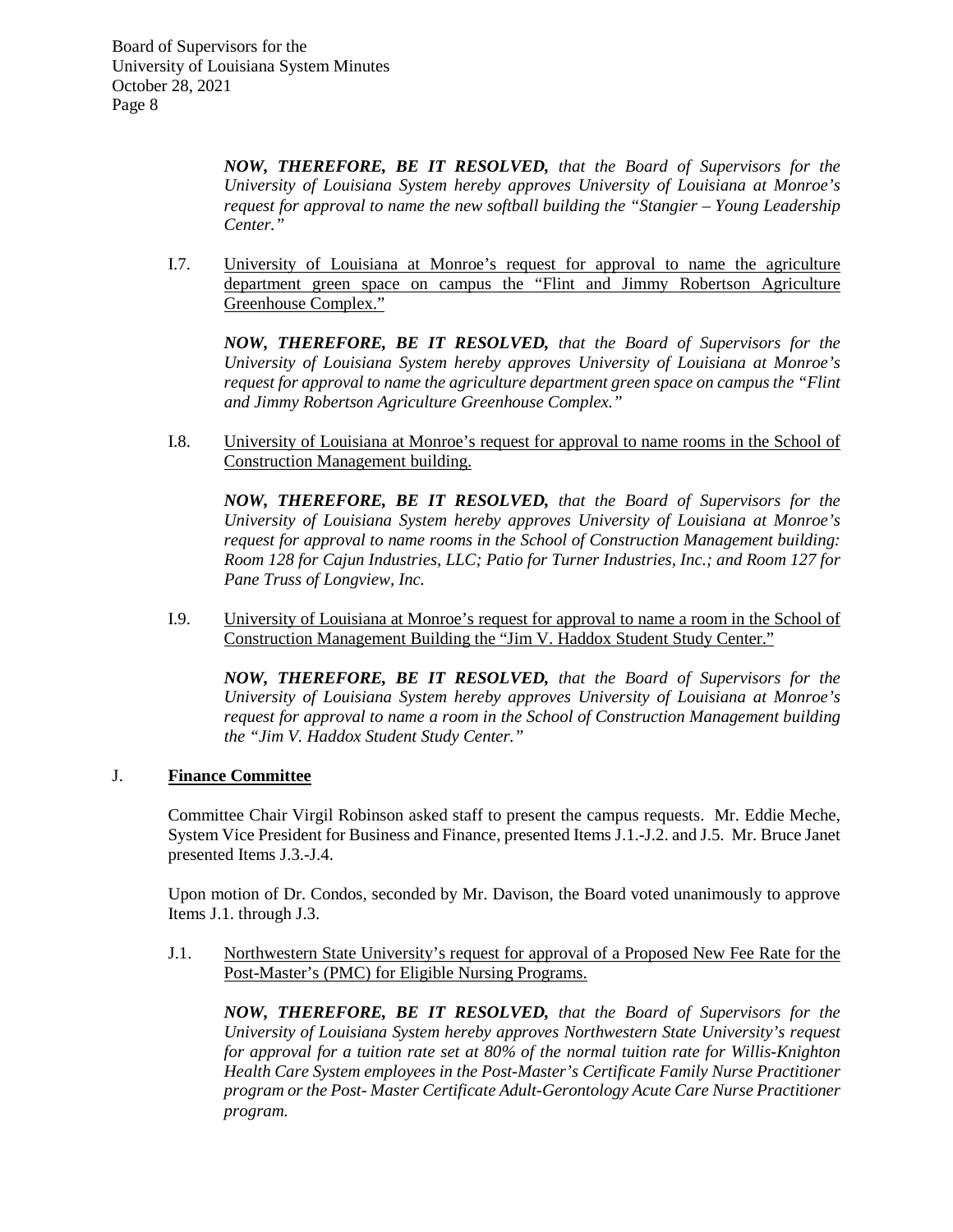> J.2. University of New Orleans' request for approval of a Cooperative Endeavor Agreement with TMTP Labs, Inc.

*NOW, THEREFORE, BE IT RESOLVED, that the Board of Supervisors for the University of Louisiana System hereby approves the University of New Orleans' request to enter into a Cooperative Endeavor Agreement with TMTP Labs, Inc. for the development of new nanomaterial composites.* 

*BE IT FURTHER RESOLVED, that Dr. John W. Nicklow, President of University of New Orleans, is hereby designated and authorized to execute any and all documents necessary to execute this Cooperative Endeavor Agreement.*

*AND FURTHER, that UL System staff and legal counsel ensure that all documents conform to statutory and administrative requirements.*

J.3. University of New Orleans' request for approval of a revised Internal Audit Charter.

*NOW, THEREFORE, BE IT RESOLVED, that the Board of Supervisors for the University of Louisiana System hereby approves University of New Orleans' request for approval of a revised Internal Audit Charter.*

J.4. University of Louisiana System's report on internal and external audit activity for the period of August 23 to October 24, 2021.

This was a report only, and no Board action was necessary.

J.5. University of Louisiana System's discussion of Fiscal Year 2020-21 fourth quarter financial reports and ongoing assurances.

This was a report only, and no Board action was necessary.

## K. **Personnel Committee**

Ms. Dunahoe asked Ms. Kecia Neal, System Accountant, to present the campus requests. Ms. Neal discussed Items K.1.-K.3. Upon motion of Mr. Salter, seconded by Mr. Busada, the Board unanimously approved the following items.

K.1. Grambling State University's request for approval to appoint Dr. Debbie Thomas as Dean of the College of Education effective August 16, 2021.

*NOW, THEREFORE, BE IT RESOLVED, that the Board of Supervisors for the University of Louisiana System hereby approves Grambling State University's request for approval to appoint Dr. Debbie Thomas as Dean of the College of Education effective August 16, 2021.*

President Gallot introduced Dr. Thomas. Dr. Thomas said it was an honor to serve Grambling State University in this role as Dean of the College of Education. She indicated that she had 30 years in higher education.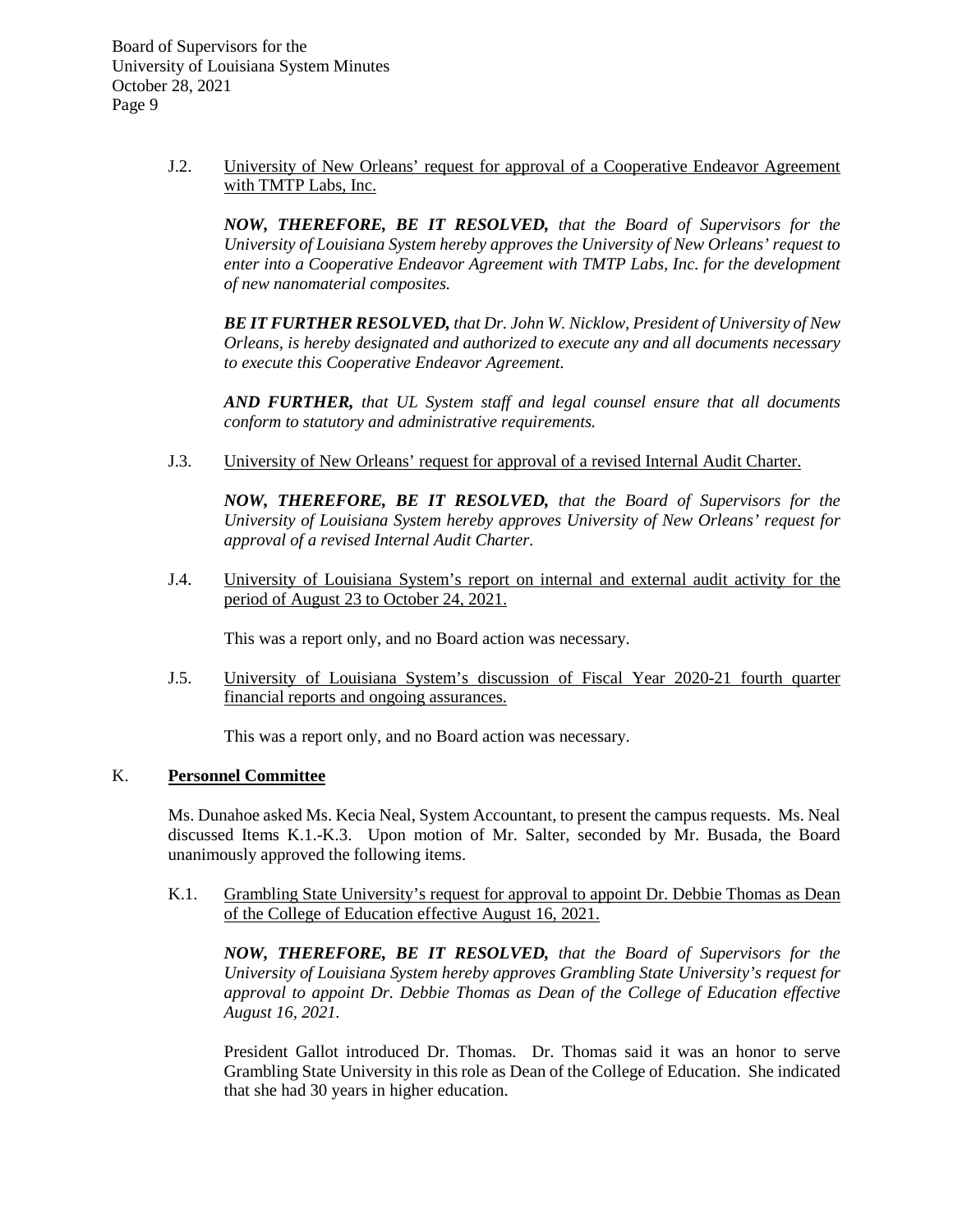> K.2. Northwestern State University's request for approval to appoint Dr. Mary Edith Stacy as Interim Dean of the College of Business and Technology effective September 6, 2021.

*NOW, THEREFORE, BE IT RESOLVED, that the Board of Supervisors for the University of Louisiana System hereby approves Northwestern State University's request for approval to appoint Dr. Mary Edith Stacy as Interim Dean of the College of Business and Technology effective September 6, 2021.*

K.3. University of Louisiana at Lafayette's request for approval to continue the appointment of Mr. Michael McClure as Interim Dean of the College of the Arts effective September 1, 2021.

*NOW, THEREFORE, BE IT RESOLVED, that the Board of Supervisors for the University of Louisiana System hereby approves University of Louisiana at Lafayette's request for approval to continue the appointment of Mr. Michael McClure as Interim Dean of the College of Arts effective September 1, 2021.*

## L. **System President's Business**

### L.1. Personnel Actions

President Henderson said that System staff had reviewed all personnel actions from the campuses and recommends approval. He announced that one additional Personnel Action was included for Ms. Erica Calais, as Title IX Coordinator was being added to her title of Vice President for Student Affairs.

*Upon motion of Ms. Dunahoe, seconded by Mr. Romero, the Board unanimously voted to approve the System personnel actions.*

### L.2. System President's Report

#### *COVID-19*

Dr. Henderson updated the Board on the status of the pandemic responses. He stated that indoor masking policies remain in place in regions of high transmission rates. As conditions improve and as appropriate, the universities will have the authority to loosen restrictions. He stated that vaccination and testing are available on all campuses and about 85% of employees and 65% of students are partially or fully vaccinated. Also, with the recent addition of requirements for federal contractors and subcontractors to be vaccinated, religious and/or medical accommodations made be requested by these individuals.

## *Title IX*

Ms. Erica Calais, System Vice President for Student Affairs, reported that the institutions have revised and finalized updates to campus Title IX policies. She indicated that the System Policy and Procedures Memorandum has been revised to comply with new requirements.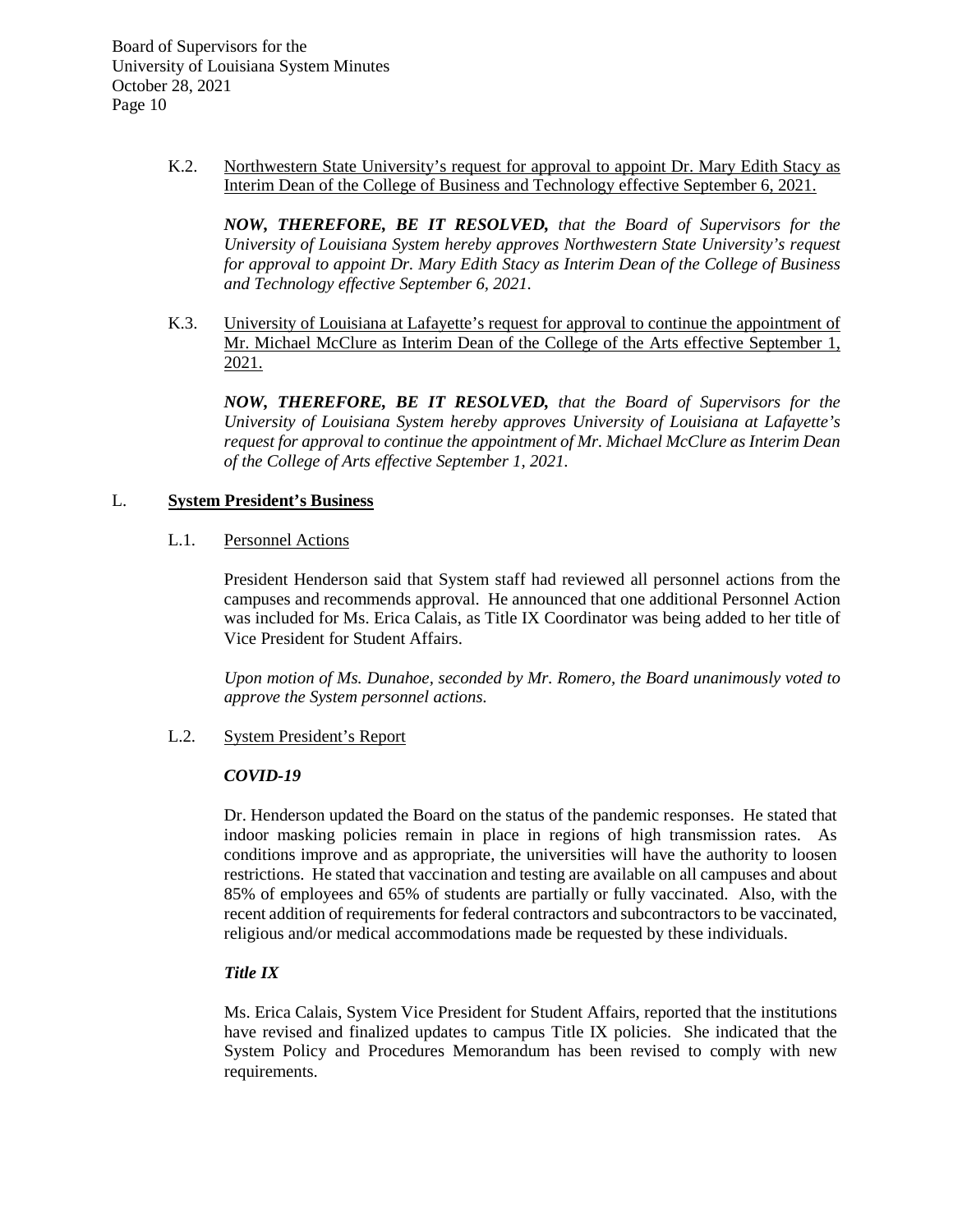### *Northwestern State University Presidential Search*

Ms. Calais additionally reported on the Northwestern State University Presidential Search. She stated that the Search Committee had met on October 14 to review applicants and selected six semifinalists. On November 1 and 2 in Natchitoches the Search Committee interviewed the semifinalists and selected two finalists. She stated that the Board will interview the finalists on November 8 at a Special Meeting in Baton Rouge.

### *Grambling State University Safety Update*

Dr. Henderson asked Grambling President Gallot to give an update to the Board concerning a response to recent tragic events on the campus. President Gallot said that the GSU Campus Police has been receiving assistance from appropriate outside agencies. In addition, the Louisiana State Police will fully investigate the events and provide support to ensure the safety of students, faculty, and staff. President Gallot will continue to keep the Board informed.

### *Management and Leadership Institute Report*

Dr. Henderson said that the fifth cohort of the Management and Leadership Institute began earlier in the year, including sessions at UL-Lafayette, Southeastern, and UL-Monroe.

### *For Our Future Conference*

President Henderson encouraged the Board Members to mark their calendars for the 2022 For Our Future Conference to be held in Natchitoches on January 27-28. He stated that the focus will be on the Core Community, Core Mission, and Core Performance.

#### *Content Expert Webinars*

Dr. Henderson said that two webinars had been hosted by System content experts, Beth Blankenship and Meredith King from University of New Orleans and Aimee Hollander from Nicholls State University. He also said that Carla Howell and Tari Dilks will each host a webinar in November and December, respectively.

#### *Policy and Procedure Memorandum Revision*

Dr. Henderson announced that *Policy and Procedures Memorandum M-2, Name Change Policies and Guidelines,* had been revised and will be updated on the System website.

M. Evaluation of Campus Presidents *(Grambling State University, Louisiana Tech University, McNeese State University, Nicholls State University, Southeastern Louisiana University, University of Louisiana at Lafayette, University of Louisiana at Monroe and University of New Orleans)*

Dr. Henderson asked for a motion to meet in Executive Session to discuss the Evaluation of Campus Presidents. Upon motion of Mr. Stevens, seconded by Ms. Dunahoe, at 3:03 p.m., the Board voted by roll call to meet in Executive Session.